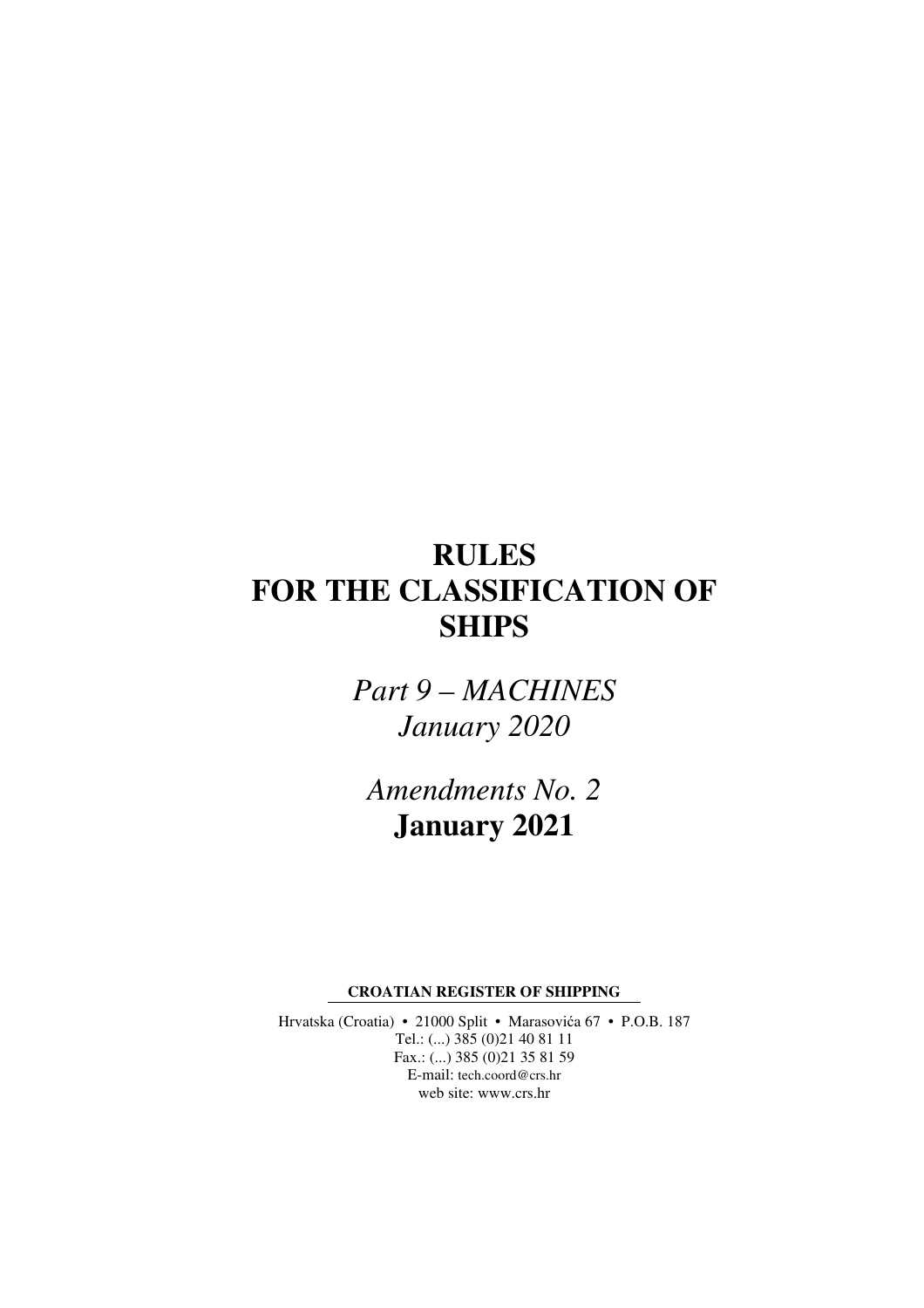By the decision of the General Committee of Croatian Register of Shipping,

### Amendments No. 2 to the **RULES FOR THE CLASSIFICATION OF SHIPS**  Part 9 – MACHINES

have been adopted on 22nd December 2020 and shall enter into force on 1st January 2021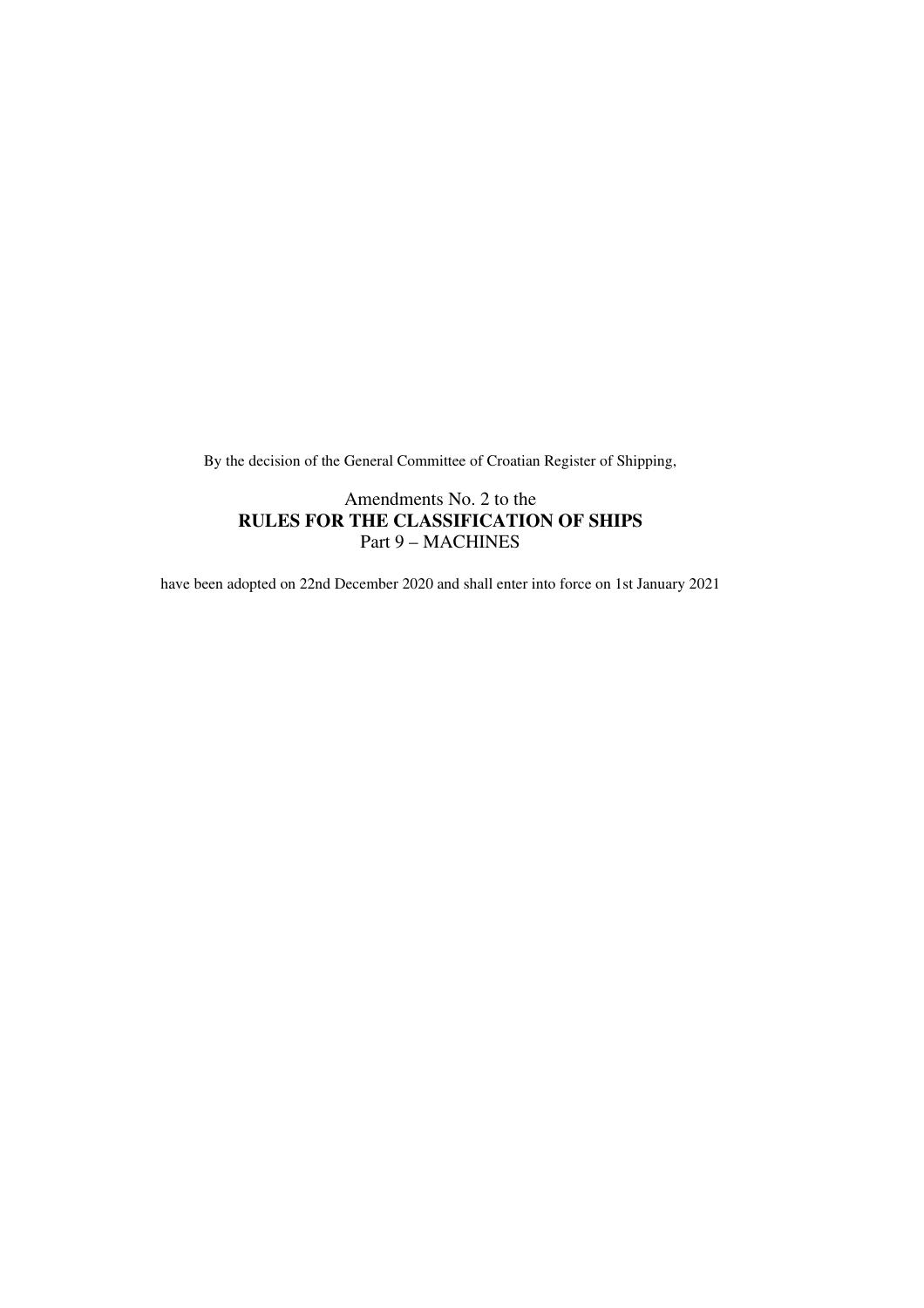# **INTRODUCTORY NOTES**

These amendments shall be read together with the requirements in the Rules for the Classification of Ships, Part 9 – Machines, edition January 2020, as amended by Amendments No. 1, edition July 2020.

Table 1 contains review of amendments, where items changed or added in relating to previous edition are given, with short description of each modification or addition. All major changes throughout the text are shaded.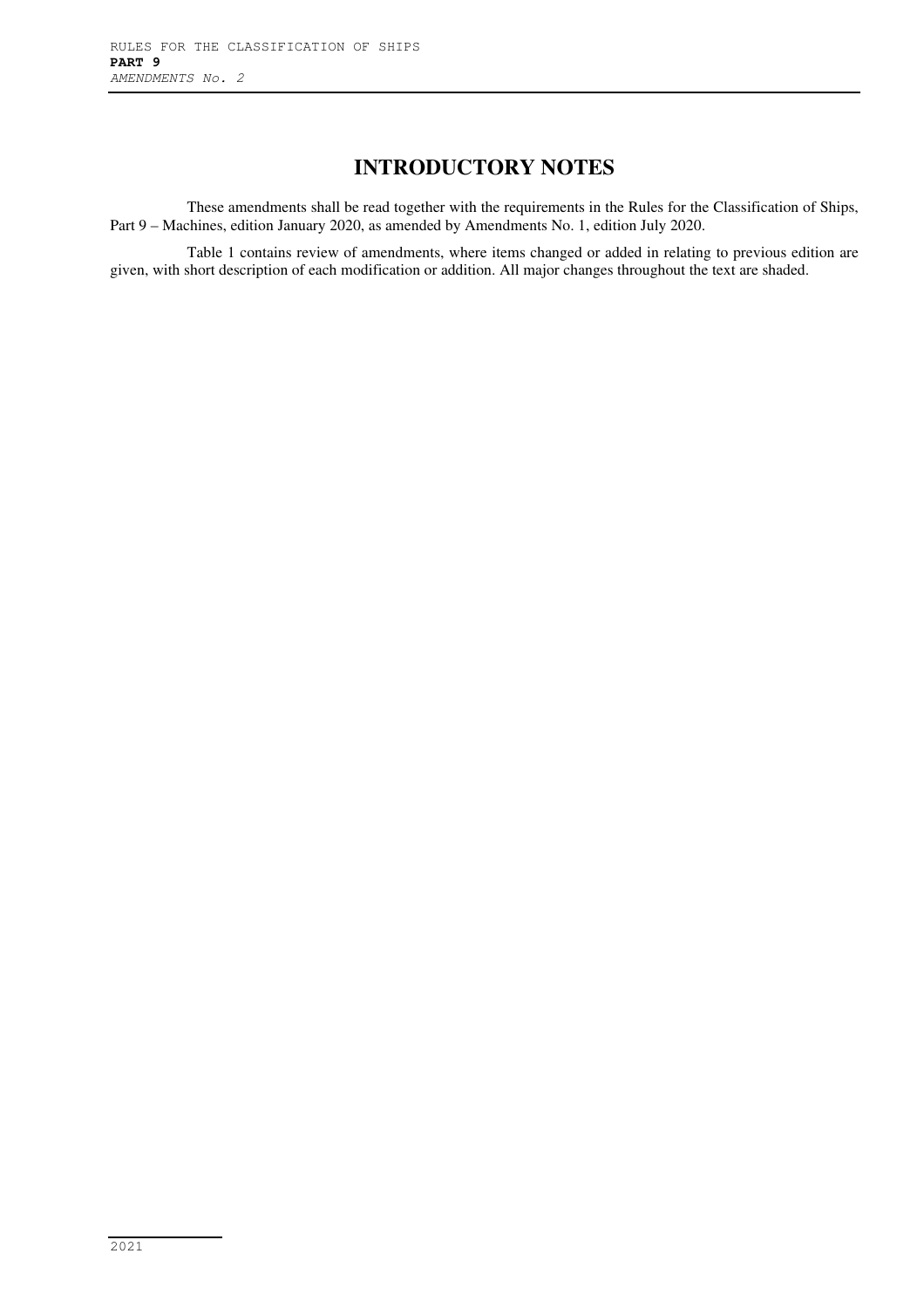| This Part of the Rules includes the requirements of the following international Organisations:                                                                                                                              |                                                                                                                                                                                                                                                                                                                                                                                                                                                                                                                                |  |
|-----------------------------------------------------------------------------------------------------------------------------------------------------------------------------------------------------------------------------|--------------------------------------------------------------------------------------------------------------------------------------------------------------------------------------------------------------------------------------------------------------------------------------------------------------------------------------------------------------------------------------------------------------------------------------------------------------------------------------------------------------------------------|--|
| <b>International Maritime Organization (IMO)</b>                                                                                                                                                                            |                                                                                                                                                                                                                                                                                                                                                                                                                                                                                                                                |  |
| <b>Conventions:</b>                                                                                                                                                                                                         | International Convention for the Safety of Life at Sea 1974 (SOLAS 1974) and all subsequent amendments up<br>to and including the 2014 amendments (MSC.365/93).<br>Protocol of 1988 relating to the International Convention for the Safety of Life at Sea 1974, as<br>amended (SOLAS PROT 1988).                                                                                                                                                                                                                              |  |
| <b>Circulars:</b>                                                                                                                                                                                                           | MSC.1/Circ.1425                                                                                                                                                                                                                                                                                                                                                                                                                                                                                                                |  |
| <b>International Association of Classification Societies (IACS)</b>                                                                                                                                                         |                                                                                                                                                                                                                                                                                                                                                                                                                                                                                                                                |  |
| <b>Unified Requirements (UR):</b>                                                                                                                                                                                           |                                                                                                                                                                                                                                                                                                                                                                                                                                                                                                                                |  |
|                                                                                                                                                                                                                             | A3 (Rev. 1 2019), F29 (Rev. 6, 2005), M2 (1971), M3 (Rev. 6, 2018), M9 (Corr. 2, 2007),<br>M10 (Rev. 4, 2013), M11 (1972), M12 (1972), M16 (Rev. 1, 2005), M26 (Corr. 1, 2005), M28<br>(1978), M42 (Rev. 4, 2011), M44 (Corr.2, Nov 2016), M51 (Corr. 1, Oct 2018),<br>M53 (Rev. 4, Aug 2019), M56 (Rev. 3, 2015), M60 (1997), M61 (2003), M63 (2005),<br>M66 (Rev. 3, 2008), M67 (Rev. 2, 2015), M71 (Corr. 1, 2016), M72 (Rev. 2, 2019),<br>M73 (Corr.1, 2016), Z26 (2015), M77 (Rev.1 Aug 2019), M79 (Oct 2018), M80 (2019) |  |
| Unified Interpretations (UI):                                                                                                                                                                                               |                                                                                                                                                                                                                                                                                                                                                                                                                                                                                                                                |  |
|                                                                                                                                                                                                                             | SC76 (1985), SC94 (Rev. 2, 2016), SC133 (1998), SC189 (2004), SC228 (2008), SC242 (Rev. 2, 2020),<br>SC246 (Rev.1, 2015)                                                                                                                                                                                                                                                                                                                                                                                                       |  |
| <b>International Organisation for Standardisation:</b><br>ISO 1122-1:1998 Corr. 1:1999 Corr. 2:2009, ISO 6336-1:2006 Corr. 2008, ISO 6336-2:2006 Corr. 2008, ISO<br>6336-3:2006 Corr. 2008, ISO 6336-5:2003, ISO 19019:2005 |                                                                                                                                                                                                                                                                                                                                                                                                                                                                                                                                |  |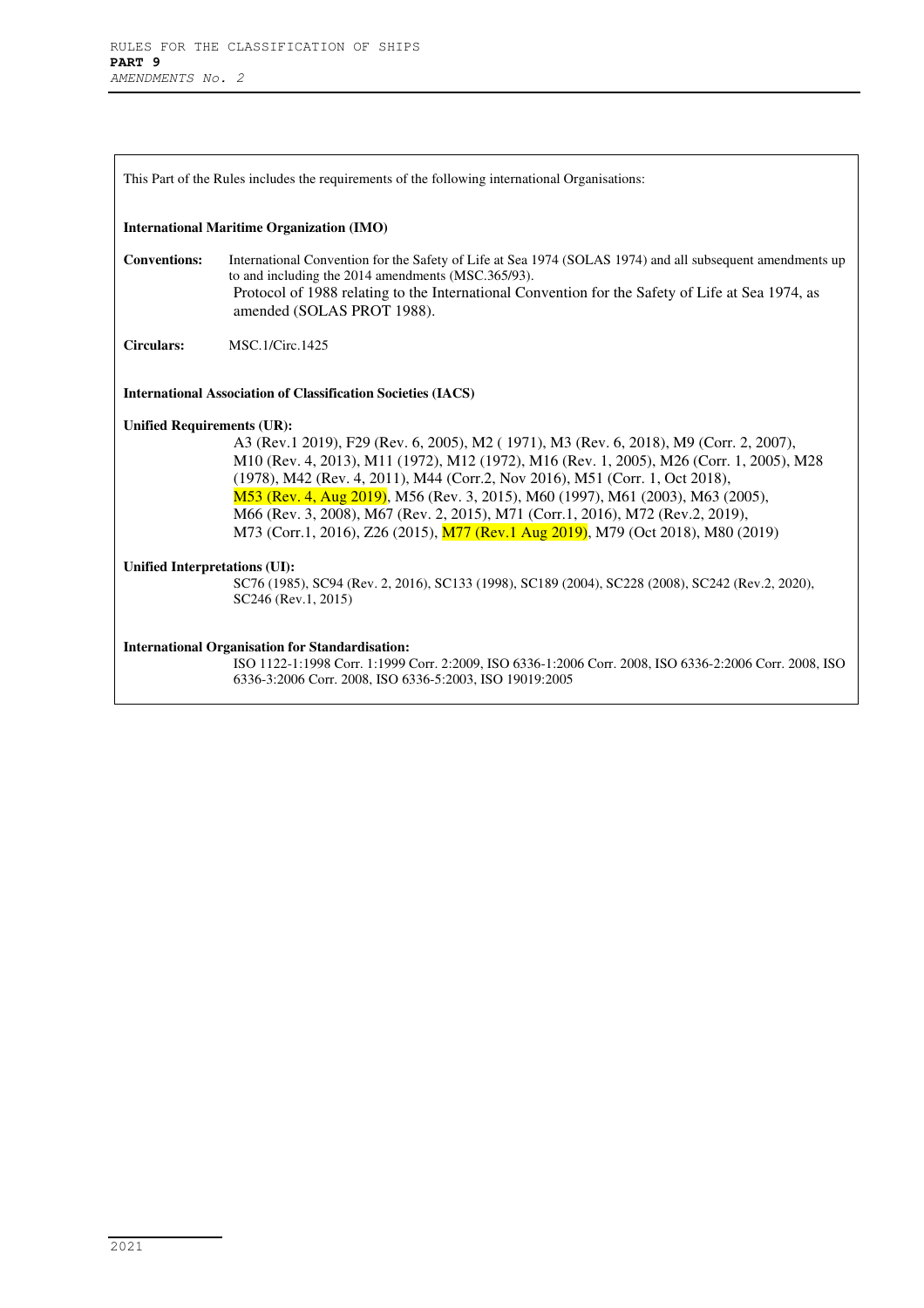# **TABLE 1 – REVIEW OF AMENDMENTS**

This review comprises amendments in relation to the Rules for the Classification of Ships, Part 9 – Machines, edition January 2020, as amended as amended by Amendments No. 1, edition July 2020.

| <b>ITEM</b>                                        | <b>DESCRIPTION OF THE AMENDMENTS</b>         |  |  |
|----------------------------------------------------|----------------------------------------------|--|--|
| SECTION 2 – INTERNAL COMBUSTION ENGINES            |                                              |  |  |
| Head 2.4 Crankshafts                               | existing sub-item 2.4.7.4 have been amended. |  |  |
| <b>ANNEX B - STORAGE AND USE OF SCR REDUCTANTS</b> |                                              |  |  |
| Annex B                                            | existing item 2 have been amended.           |  |  |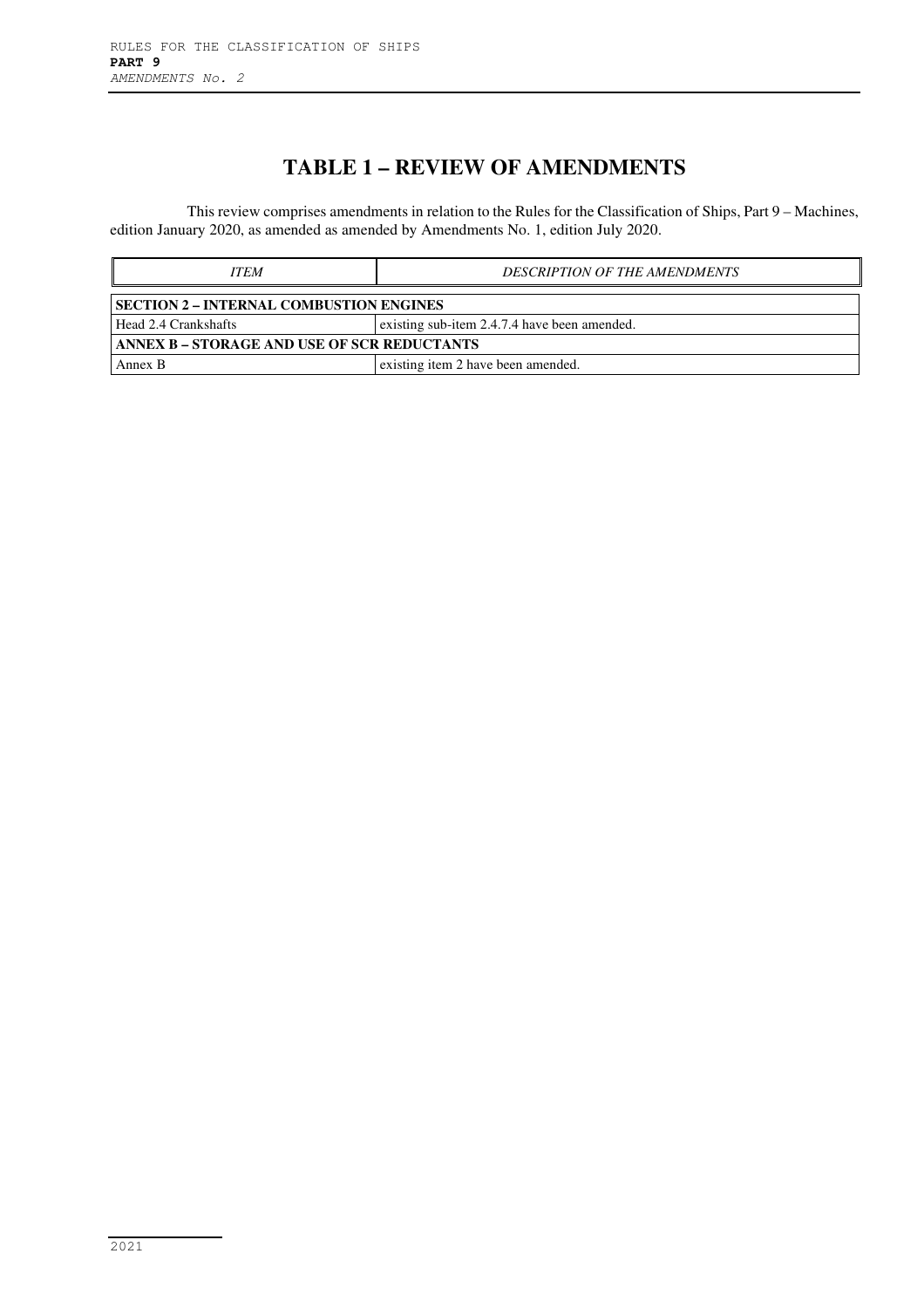# **2 INTERNAL COMBUSTION ENGINES**

Item 2.4.7 has been amended and should be read as follows:

#### **2.4.7 Calculation of fatigue strength and acceptability criteria**

**2.4.7.1** The fatigue strength shall be understood as the value of equivalent von Mises alternating stress which a crankshaft can permanently withstand at the most highly stressed points.

**2.4.7.2** Where the fatigue strength for a crankshaft cannot be furnished by reliable measurements, the allowable fatigue strength of crankshaft may be evaluated by means of the following formulae:

.1 Allowable fatigue strength of crankshaft related to the crankpin diameter:

$$
\sigma_{DW} = \pm K (0.42 \cdot \sigma_B + 39.3)
$$
  

$$
\left[ 0.264 + 1.073 \cdot D^{-0.2} + \frac{785 - \sigma_B}{4900} + \frac{196}{\sigma_B} \cdot \sqrt{\frac{1}{R_X}} \right] [N/mm^2]
$$
 (2.4.7.2-1)

.2 Allowable fatigue strength of crankshaft related to the journal diameter:

$$
\sigma_{DW} = \pm K (0.42 \cdot \sigma_B + 39.3)
$$
  

$$
\left[ 0.264 + 1.073 \cdot D_G^{-0.2} + \frac{785 - \sigma_B}{4900} + \frac{196}{\sigma_B} \cdot \sqrt{\frac{1}{R_G}} \right] \text{[N/mm²]}
$$
 (2.4.7.2-2)

where:

*K* − factor for different types of crankshafts without surface treatment. Values greater than 1 are only applicable to fatigue strength in fillet area.

 $K = 1.05$  – for continuous grain flow forged or drop-forged crankshafts;

 $= 1,0$  – for free form forged crankshafts (without continuous grain flow);

 = 0,93 – for cast steel crankshafts manufactured by companies using the cold rolling process approved by the *Register*, with cold rolling treatment in fillet area.

 $R_X$  =  $R_H$  – in the fillet area;

 $=$  *D<sub>O</sub>*/2 – in the oil bore area;

<sup>σ</sup>*<sup>B</sup>* − minimum tensile strength of crankshaft material, [N/mm²].

For other parameters see 2.4.4.1.

When a surface treatment process is applied, it must be approved by the *Register*. Guidance for calculation of surface treated fillets and oil bore outlets is presented in Appendix V of the *Guidance for the calculation of crankshafts for internal combustion engines (QW114)* of the *Register*.

**2.4.7.3** The formulae 2.4.7.2-1 and 2.4.7.2-2 are subject to the following conditions:

- .1 Surfaces of the fillet, the outlet of the oil bore and inside the oil bore (down to a minimum depth equal to 1,5 times the oil bore diameter) shall be smoothly finished.
	- .2 For calculation purposes *RH*, *RG* or *RX* are to be taken as not less than 2 mm.

**2.4.7.4** As an alternative the fatigue strength of the crankshaft can be determined by experiment based either on full size crankthrow (or crankshaft), or on specimens taken from a full size crankthrow. For evaluation of test results, see Appendix IV of the *Guidance for the calculation of crankshafts for internal combustion engines (QW114)* of the *Register*.

#### **2.4.7.5 Acceptability criteria**

The sufficient dimensioning of a crankshaft is confirmed by a comparison of the equivalent alternating stress and the fatigue strength. This comparison has to be carried out for the crankpin fillet, the journal fillet and the outlet of crankpin oil bore, based on the formula:

$$
Q = \frac{\sigma_{DW}}{\sigma_v} \tag{2.4.7.5-1}
$$

Adequate dimensioning of the crankshaft is ensured if the smallest of all acceptability factors (*Q*) satisfies the criterion:

 $Q \ge 1.15$  (2.4.7.5-2)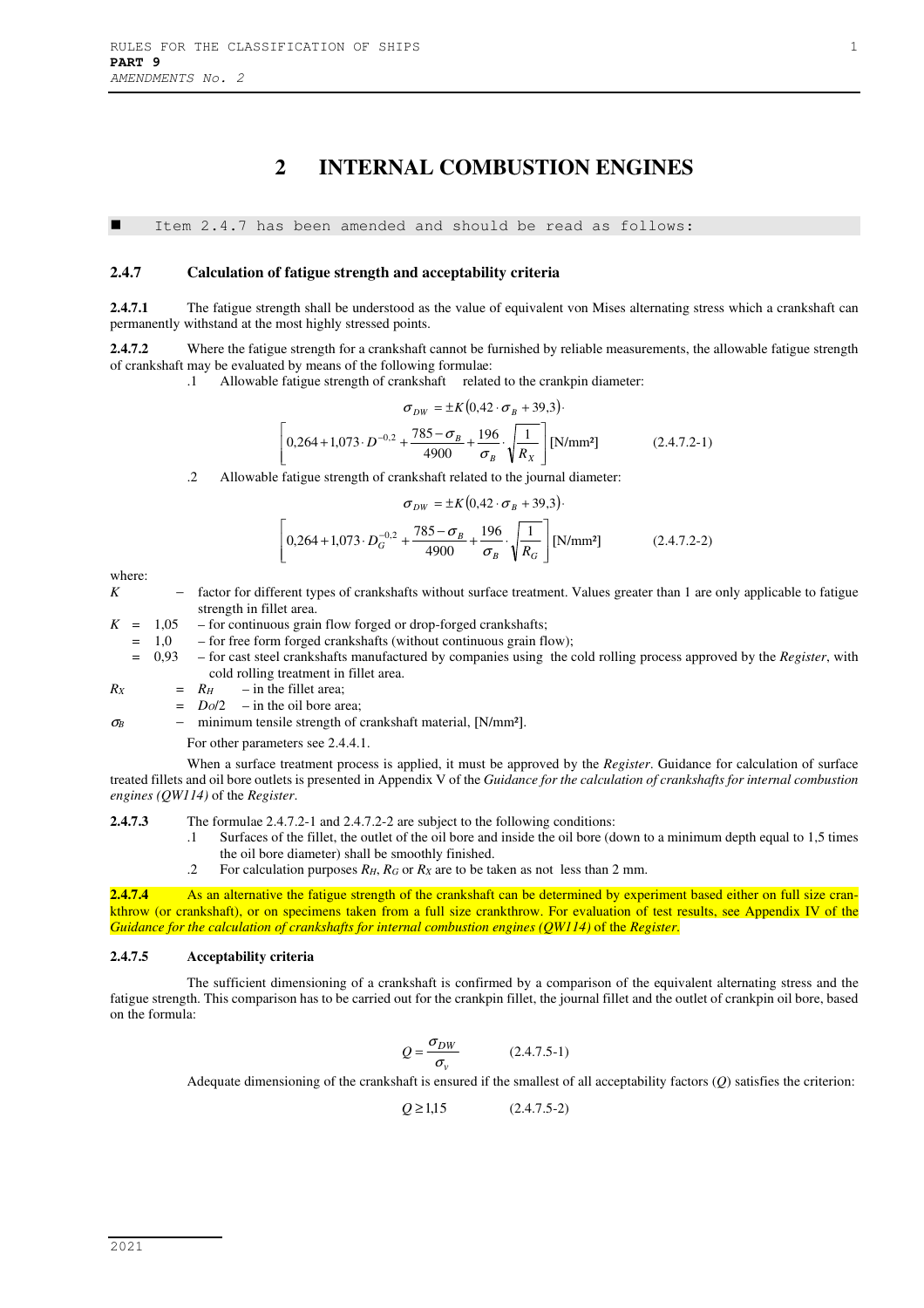# **ANNEX B STORAGE AND USE OF SCR REDUCTANTS**

 **ANNEX B-STORAGE AND USE OF SCR REDUCTANTS** has been amended and should read as follows:

### **1. GENERAL**

The NOx Technical Code, provides for the use of NOx Reducing Devices of which Selective Catalytic Reduction (SCR) is one option. SCR requires the use of a reductant which may be a urea/water solution or, in exceptional cases, aqueous ammonia or even anhydrous ammonia.

SCR units are typically installed in the exhaust system of a diesel engine, as close as possible to the engine. Installation and operation of SCR system is to be compatible with the engine and not to cause any adverse effects on the engine performance such as excessive back pressures or temperatures during operation. Exhaust flow compatibility of the SCR unit with the connected engine over the whole operational range of the engine shall be demonstrated. Also, SCR systems are to be designed to enable continued operation of the engine at the times the SCR system is not in operation. Redundancy of equipment is to be provided for those rotating and reciprocating components that form part of the exhaust emission abatement unit essential supplementary systems. SCR exhaust system and reaction chamber that are subjected to exhaust gas and reductant mixtures are to be constructed of suitable corrosion resistant materials.

These requirements apply to the arrangements for the storage and use of SCR reductants which are typically carried on board in bulk quantities.

### **2. REDUCTANT USING UREA BASED AMMONIA (e.g. 40 % / 60 % UREA/WATER SOLUTION)**

**2.1** Where urea based ammonia (e.g. AUS 40 – aqueous urea solution specified in ISO 18611-1) is introduced, the storage tank is to be arranged so that any leakage will be contained and prevented from making contact with heated surfaces. All pipes or other tank penetrations are to be provided with manual closing valves attached to the tank. Tank and piping arrangements are to be approved.

**2.2** The storage tank may be located within the engine room.

**2.3** The storage tank is to be protected from excessively high or low temperatures applicable to the particular concentration of the solution. Depending on the operational area of the ship, this may necessitate the fitting of heating and/or cooling systems. The physical conditions recommended by applicable recognized standards (such as ISO 18611-3) are to be taken into account to ensure that the contents of the aqueous urea tank are maintained to avoid any impairment of the urea solution during storage.

**2.4** If a urea storage tank is installed in a closed compartment, the area is to be served by an effective mechanical ventilation system of extraction type providing not less than 6 air changes per hour which is independent from the ventilation system of accommodation, service spaces, or control stations. The ventilation system is to be capable of being controlled from outside the compartment. A warning notice requiring the use of such ventilation before entering the compartment shall be provided outside the compartment adjacent to each point of entry.

Alternatively, where a urea storage tank is located within an engine room a separate ventilation system is not required when the general ventilation system for the space is arranged so as to provide an effective movement of air in the vicinity of the storage tank and is to be maintained in operation continuously except when the storage tank is empty and has been thoroughly ventilated.

**2.5** Each urea storage tank is to be provided with temperature and level monitoring arrangements. High and low level alarms together with high and low temperature alarms are also to be provided.

| 2.6           | Where urea based ammonia solution is stored in integral tanks, the following are to be considered during the design and                                                                                                                                                                                                                                                                                                                                                                                 |
|---------------|---------------------------------------------------------------------------------------------------------------------------------------------------------------------------------------------------------------------------------------------------------------------------------------------------------------------------------------------------------------------------------------------------------------------------------------------------------------------------------------------------------|
| construction: |                                                                                                                                                                                                                                                                                                                                                                                                                                                                                                         |
|               | These tanks may be designed and constructed as integral part of the hull, (e.g. double bottom, wing tanks).<br>These tanks are to be coated with appropriate anti-corrosion coating and cannot be located adjacent to any fuel oil<br>and fresh water tank.<br>These tanks are to be designed and constructed as per the structural requirements applicable to hull and primary<br>support members for a deep tank construction.<br>These tanks are to be included in the ship's stability calculation. |
| 2.7           | The requirements specified in item 2.4 also apply to closed compartments normally entered by persons:                                                                                                                                                                                                                                                                                                                                                                                                   |
|               | when they are adjacent to the urea integral tanks and there are possible leak points (e.g. manhole, fittings) from<br>these tanks; or<br>when the urea piping systems pass through these compartments, unless the piping system is made of steel or other<br>equivalent material with melting point above 925 degrees C and with fully welded joints.                                                                                                                                                   |